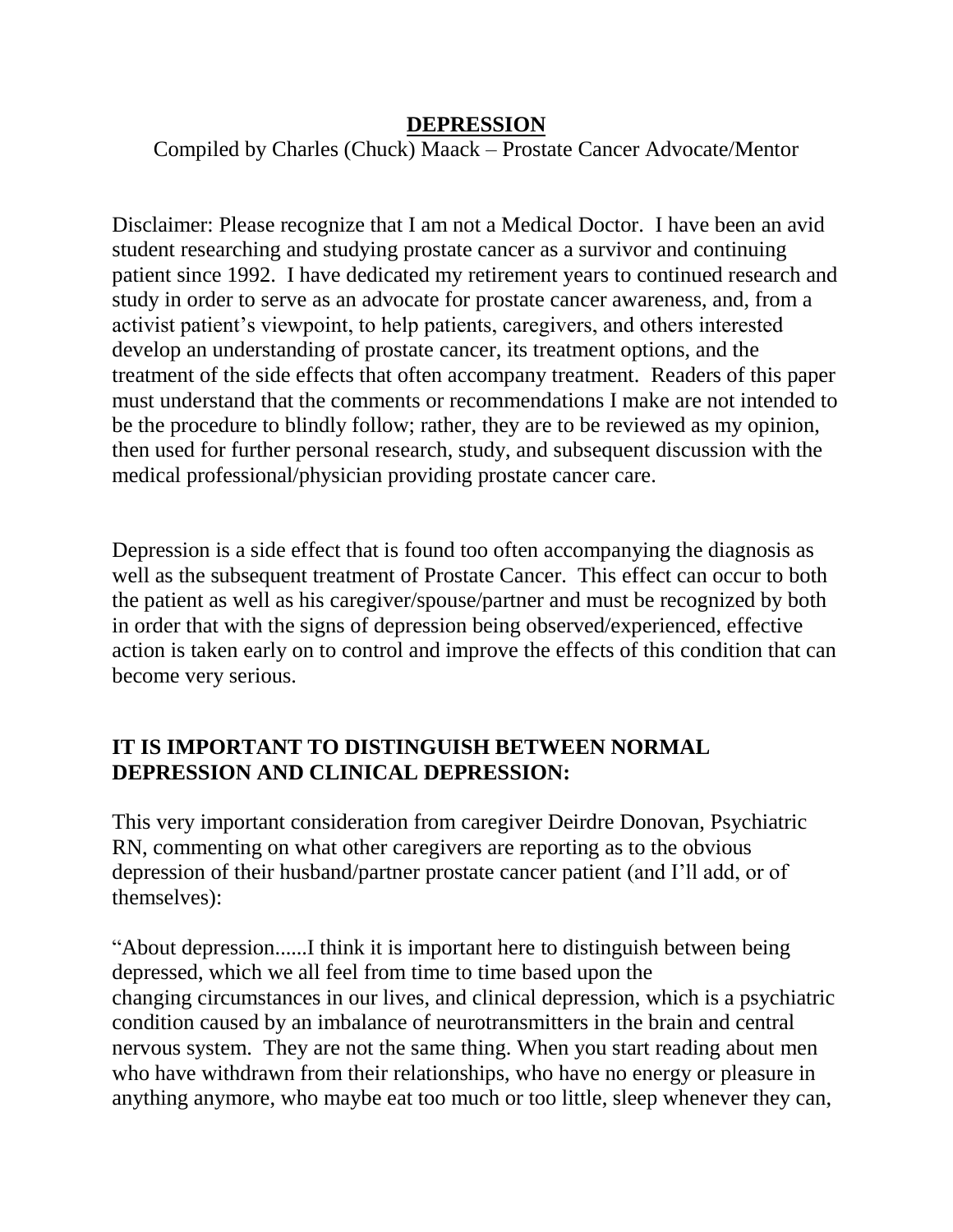and have been acting like this for six months or more......a complete personality change...... now you're talking about a medical condition that won't very likely resolve on its own without medication. Counseling helps, too. Because clinical depression is often a manifestation of long term anger and pain...... the medications help rebalance the neurotransmitters in the brain, but they don't make the anger and pain go away. All else, even ED and loss of libido, become secondary to the need to get help for clinical depression. As sad as it is to lose function and the desire for it, it is sadder still to lose yourself. Nothing can be addressed if you can't get yourself back."

**Those very important words: "Nothing can be addressed if you can't get yourself back" apply to both the patient and the caregiver if either are experiencing signs of depression.**

## **AND HERE IS AN ARTICLE THAT REFERS TO BOTH STRESS AND DEPRESSION**:

As an example of how your health is affected by 'what you think', consider the following extracts from findings by psychoanalyst Darian Leader and biological cybernetics researcher David Corfield:

"The concept of fighting spirit has also been much discussed in psychologically minded cancer research. Steven Greer and his colleagues of Kings College Hospital medical school in London found that patients with fighting spirit or denial were more likely to be alive and relapse-free five years after diagnosis with breast cancer than those patients who displayed helplessness or stoic acceptance."

"Results from a detailed study by Brenda Penninx and colleagues between depression and cancer showed; After carefully controlling for smoking habits since it might seem obvious that depressed people will smoke more - they actually found that the chronically depressed non-smokers were more likely to develop cancer than smokers."

"As for innate immunity, a massive amount has been done on how natural killer (NK) cells involved in the immune system's surveillance of new tumours are affected during troubled periods in life. An NK cell's ability to kill - its cytotoxicity - is reduced during times of mental upheaval or intense pressure."

"Cancers have been described as 'wounds that do not heal'. Therefore, findings that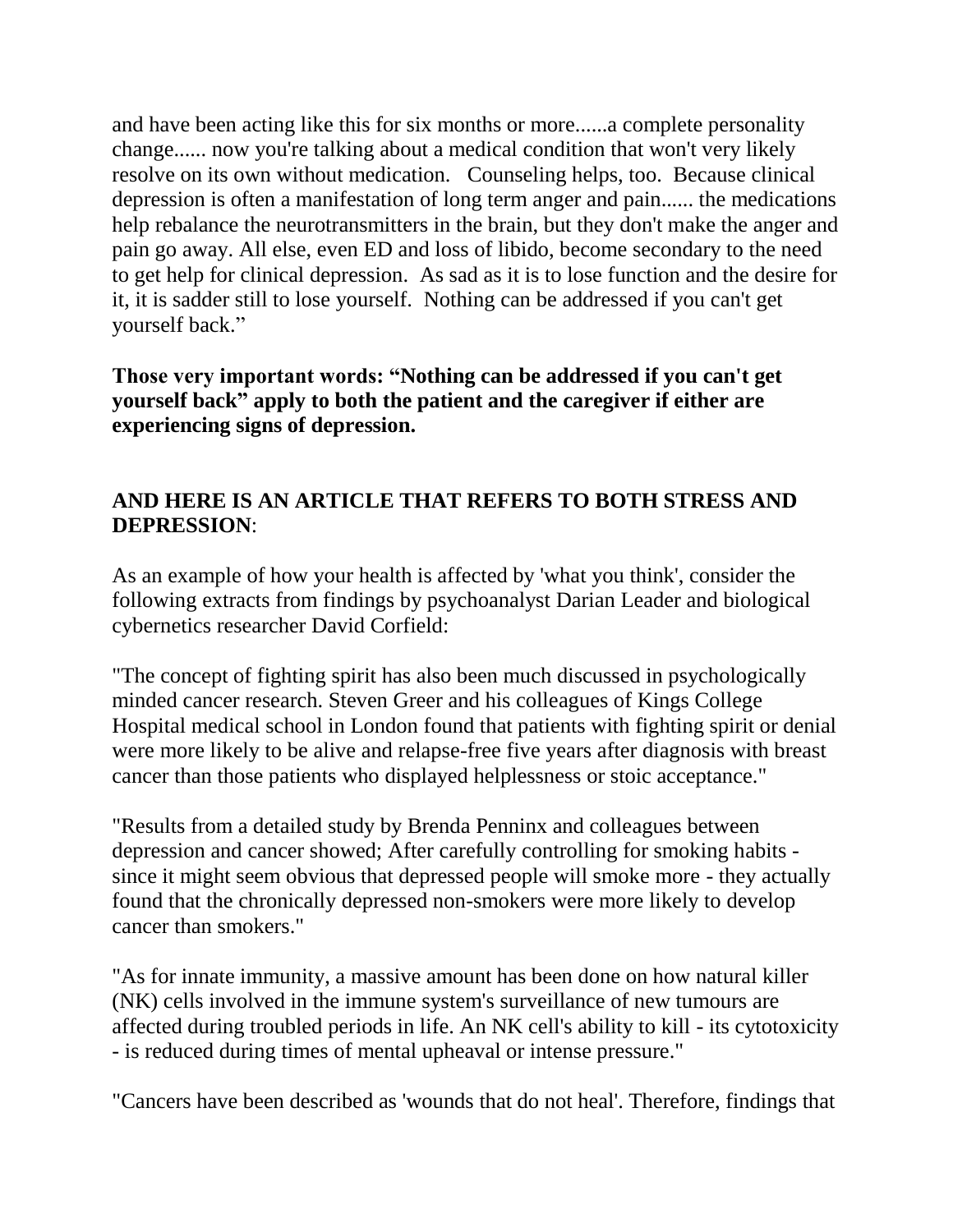psychological difficulties impact on the speed with which a wound will heal may prove to be very significant. In one experiment, holes were punched in the roof of the mouths of a group of dental students, once during a vacation period and once just before exam time. A wound in the same individual took on average 40% longer to heal at around exam time. If this exam-time stress can have such an effect on wound healing, imagine the effects of long-term chronic human misery."

"Some studies have suggested that the stress hormone cortisol may encourage cancer growth, allowing tumour cells to better extract glucose from the blood by inhibiting its uptake in neighbouring cells. This mechanism suggests further potential ways for the mind to influence cancer growth through the control of blood flow."

These are powerful examples of how your thoughts determine your health.

**DEPRESSION and WEIGHT GAIN**...There is no doubt that men on androgen deprivation will gain weight unless they do something about it. We already recognize that ADT causes fatigue, and it is more likely this fatigue that results in our failure to keep in mind the importance of a regular exercise and workout routine as well as maintaining a more reasonable diet. And when we fail to exercise and maintain diet control and experience both the fatigue and weight gain, we are more likely to become depressed. So please keep in mind that YOU can do something about inhibiting both weight gain and depression by involving yourself in a daily exercise routine as well as developing a reasonable diet plan. I recognize that many people get depressed by the effects of many things...family, environment, work, inactivity, illness, and the list can likely go on and on. And here, again, it is my opinion that with determination to fight the onset of depression and immediately attacking the reason for the developing depression, either in discussion with close friends, with your family physician, or possibly better yet, a psychiatrist, you can combat this effect. So, does it happen with androgen deprivation? I'm sure for those I've just described it does.

Per Medical Oncologist Stephen Strum: "So, with weight gain you need to learn the importance of carbohydrate & caloric restriction & increased caloric utilization (exercise). Read The Anti-inflammation Zone by Barry Sears as a starter. Limit your caloric intake to 500 calories per meal. Get into more veggies & limit the amount of protein to the thickness & size of the palm of your hand (one hand only)."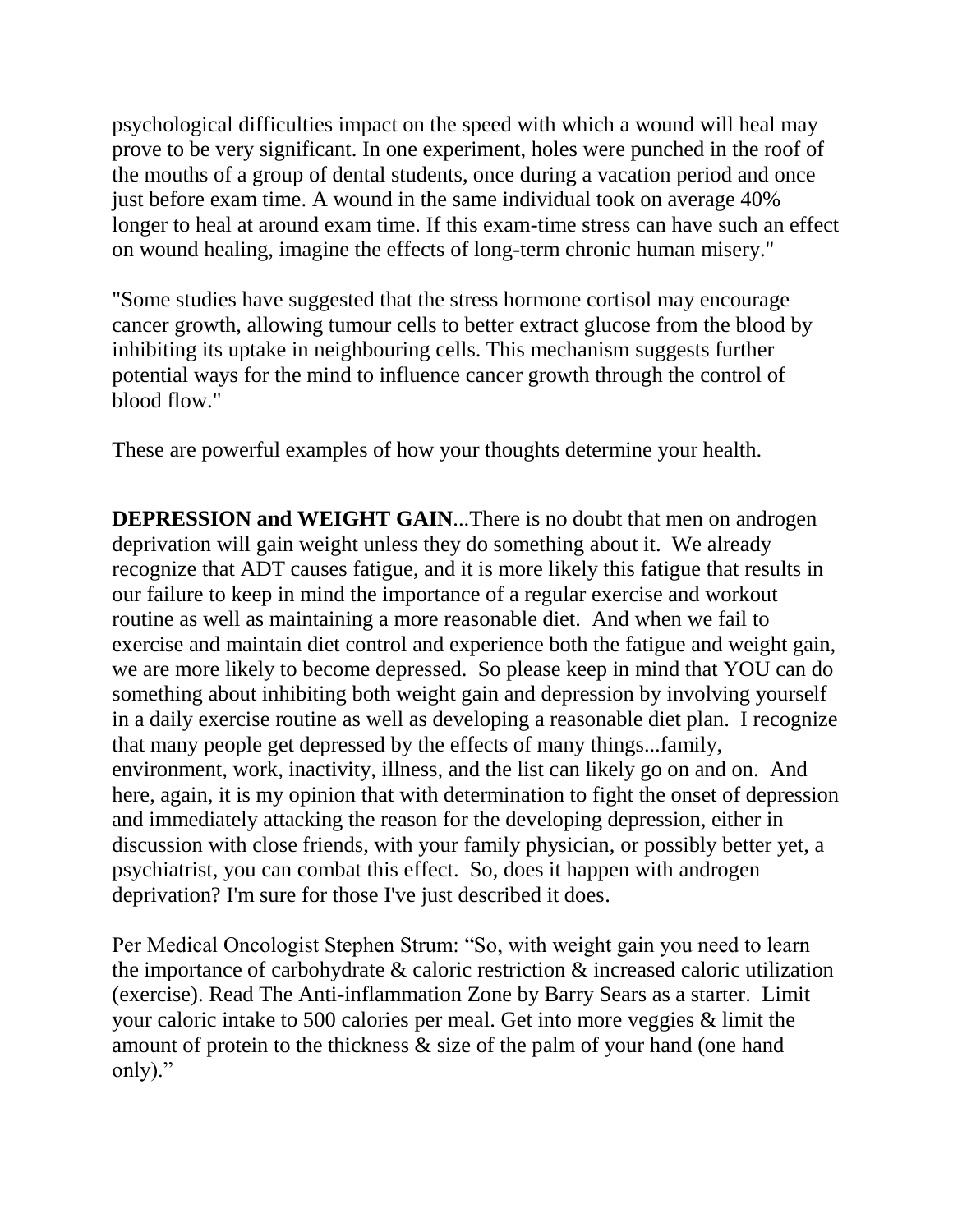**Karen L. Swartz, M.D., Assistant Professor of Psychiatry and Director of the Johns Hopkins Mood Disorders Center, provides six practical exercise tips to help your ease depression or anxiety with exercise.**

**Exercise tip 1: Exercise now…and again.** Research shows that a 10 minute walk can improve your mood for two hours. Another study demonstrates that 10 minutes of pedaling on a stationery bike is enough to make you feel better, at least temporarily. The key to sustaining mood benefits is to exercise regularly -- stop exercising, and the psychological lift will disappear. The converse is also true: If you're used to regular physical activity, your mood will suffer if you take an exercise vacation.

**Exercise tip 2: Choose activities that are moderately intense.** Aerobic exercise, such as walking and swimming, undoubtedly has mental health benefits, but you don't need to sweat strenuously to see results.

**Exercise tip 3: Find exercises that are continuous and rhythmic (rather than intermittent).** Walking, swimming, dancing, stationery biking, and yoga are good choices.

**Exercise tip 4: Be wary of competitive sports.** Exercise that pits people head-to-head with opponents may be too stressful, leading to a bad mood in the face of defeat. If you're the type whose competitive spirit may get the better of you, choose a physical activity that you enjoy and that allows you to de-stress.

**Exercise tip 5: Add a mind-body element.** Activities such as yoga and tai chi rest your mind and pump up your energy. But if you don't want to do yoga or the like, you can add a meditative element to walking or swimming by repeating a mantra (a word or phrase) as you move.

**Exercise tip 6: Start slowly, and don't overdo it. More isn't better.** Athletes who overtrain find their moods drop rather than lift. You also risk injury and boredom if you push too hard, too fast, or too far.

Posted in [Depression and](http://www.johnshopkinshealthalerts.com/alerts/depression_anxiety/) Anxiety on August 15, 2007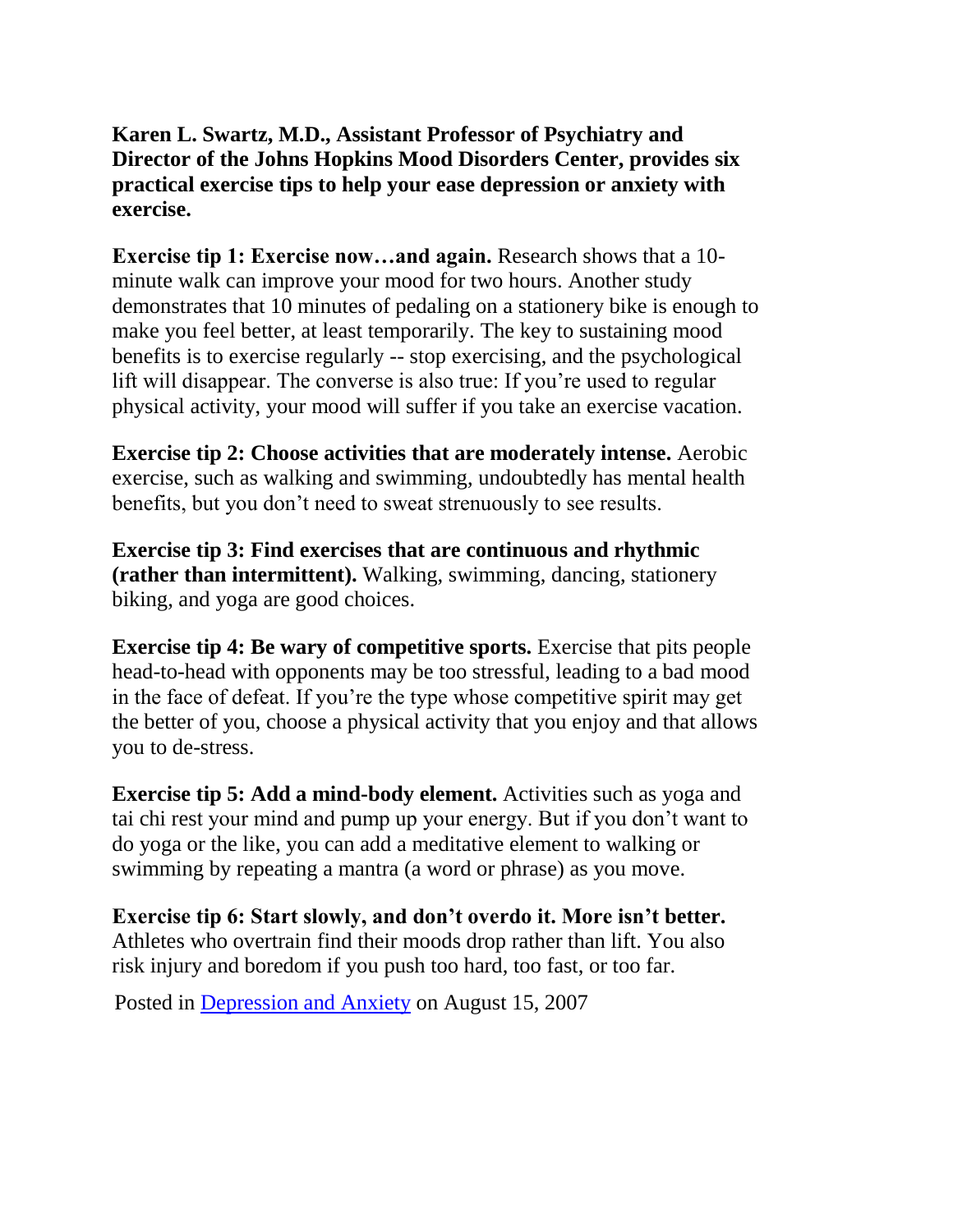### AND

### **More from Dr. Swartz as she explains why the transdermal Emsam patch offers new hope for patients with depression.**

In 2006 the Food and Drug Administration (FDA) approved Emsam (selegiline), the first skin (transdermal) patch for use in treating major depression. The once-aday depression patch works by delivering selegiline, a monoamine oxidase (MAO) inhibitor, through the skin and directly into the bloodstream, without having to pass through the digestive tract first.

At its lowest strength, Emsam can be used without the dietary restrictions required for all oral MAO inhibitors, making it a far more attractive drug option for people whose depression responds best to MAO inhibitors.

MAO inhibitors, such as Nardil (phenelzine) and Parnate (tranylcypromine), increase brain levels of norepinephrine, serotonin, and dopamine by blocking the action of the enzyme MAO, which normally inactivates these three neurotransmitters. They are effective in many people with depression, especially those whose depression is accompanied by marked anxiety, panic attacks, heightened appetite, or excessive sleeping.

But, as a drug class, MAO inhibitors are typically a last choice for people with depression because of their safety risks. In the intestines, the enzyme MAO breaks down tyramine, a substance found in certain foods and beverages. Oral MAO inhibitors block the breakdown of tyramine in the intestine. This is dangerous because, if a large amount of tyramine is absorbed from the intestine, it can lead to a sudden and extreme elevation in blood pressure called "hypertensive crisis," which is potentially life threatening and requires immediate medical treatment. Foods high in tyramine include aged cheese, aged or smoked meats, tap beer, and very ripe bananas. Nasal decongestants and cold and allergy medicines also contain tyramine.

Emsam represents a significant advance because the innovative transdermal delivery system allows the MAO inhibitor to bypass the digestive tract. At the lowest dose of the patch, which delivers 6 mg of selegiline over a 24-hour period, no dietary restrictions are necessary.

A patient who has been dealing with depression advises that those experiencing depression visit a psychiatrist for true, professional expertise in this area. He reasons that even the Medical Oncologist is inexperienced in the treatment of true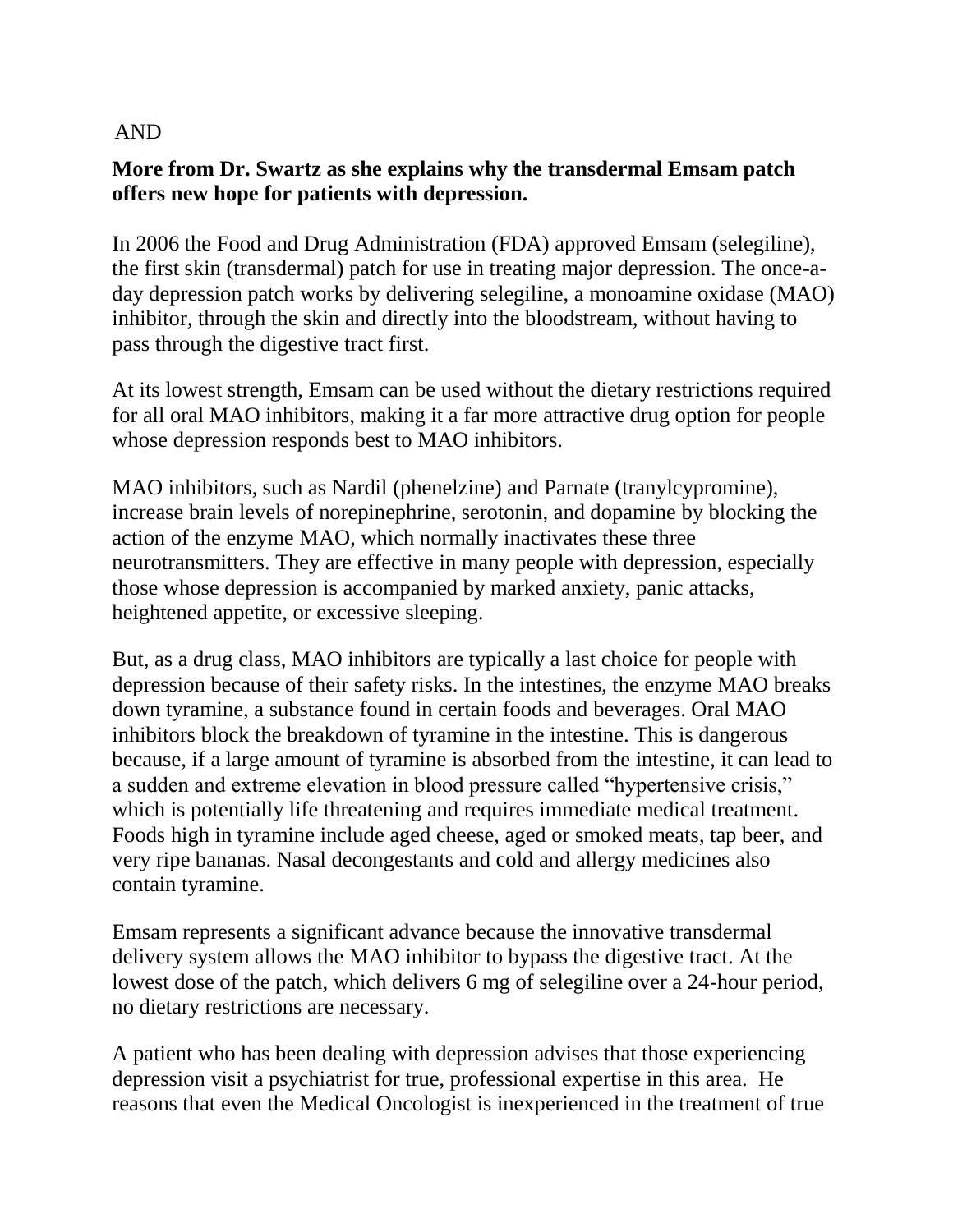depression. He provided this comment: "When I went to see a psychiatrist about depression, he put me on Zoloft which was the most popular antidepressant at that time. It had a completely paradoxical effect on me. I stopped eating, stopped sleeping, and became totally paranoid. The psychiatrist was very calm about all of this, assured me that there were other drugs which would work and put me on the oldest of the trycyclic antidepressants - Tofranil. It worked like a charm for me. Very similar antidepressants can have very different affects on different people, and I don't believe this is within the expertise of an oncologist." I believe this is important for all reading this to consider.

And here is even something more from Johns Hopkins to consider:

# **Pets really do improve our mental (and physical) health. Here's why.**

Pets are more than just furry friends and loyal companions. Yes, pets tug at our heartstrings, but they also improve our health, both mental and physical, helping us to live longer and happier lives. Studies over the past 25 years have shown that stroking a dog or cat can lower blood pressure and heart rate and boost levels of the mood-related brain chemicals serotonin and dopamine. Heart attack sufferers recover more quickly and survive longer when they have a pet at home, and children who are exposed to pets early in life may have a reduced risk of allergies and asthma.

For people with disabilities, pets can offer a lifeline to a more normal existence: guiding the blind, hearing for the deaf, and performing tasks for those who can't do for themselves. Dogs and cats, even a tankful of fish, calm frazzled nerves and ease anxiety and depression, according to research. In one study, pets seemed to temper some of the psychological stress of being a caregiver to someone who is ill or suffering from dementia.

Dogs also act as conversation starters among strangers, a common interest, and a shared purpose. By getting their owners out of the house, dogs can also be a great stimulus for exercise and a tool for weight loss. In a 2005 study, researchers at the University of Missouri-Columbia found that people who walked a dog for 10 minutes three times a week, eventually working up to 20 minutes five times a week over the course of a year, lost an average of 14 lbs, without changing their diets.

Why do pets make us feel better? One reason is that pets alter our behavior. When they are near, we tend to calm down and speak more slowly and softly. All types of pets offer distractions from the worries of the day, because we naturally shift our attention to them when they are around. Pets also provide an opportunity to touch